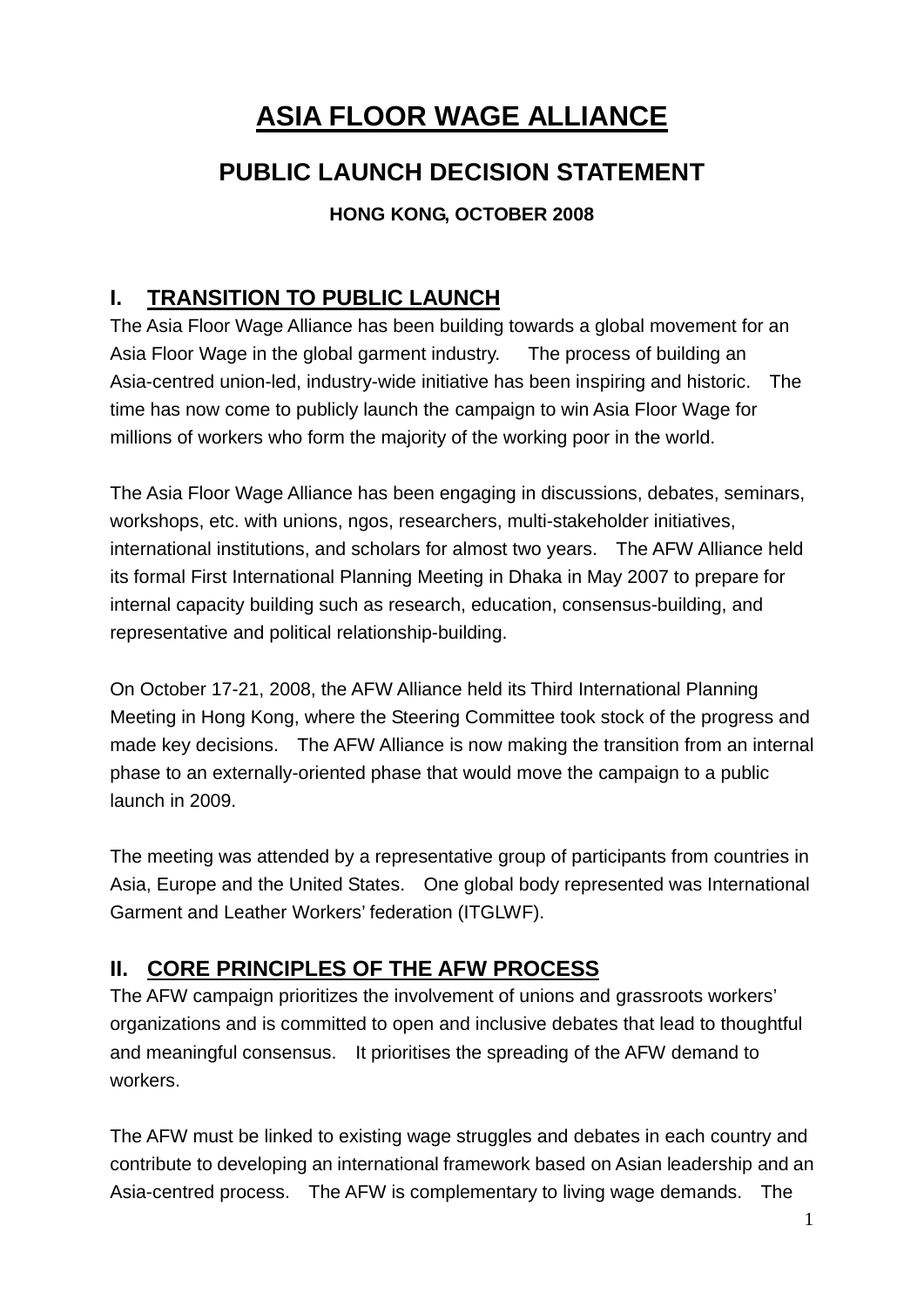AFW is centrally situated in living wage formulations and adds justification to the workers' demands for even a minimum wage.

The AFW is conceived within a global industry and therefore the campaign for AFW must also be international as well as national and regional. It is linked to the US dollar's purchasing power which continues to define international purchasing power standards.

Finally, the AFW is ambitious and winnable.

#### **III. STATE OF GLOBAL GARMENT INDUSTRY**

The global garment industry has moved manufacturing from the Global North to the Global South in the past few decades. The move from North to South has more or less stabilized at this time. Within the Global South, maximum production has settled in Asia. Movement is an underlying aspect of restructuring and the process is continuous but at this point, this is the state. This state of restructuring gives Asian workers a global bargaining position to develop a global collective strategy.

#### **IV. ASIA FLOOR WAGE FORMULATION**

The participants discussed and debated in depth the formulation of Asia Floor Wage, keeping in mind the countries' different economies and politics. This discussion was a culmination of debates in different countries and of wage survey data that had been collected from Asian countries.

The components used to define AFW are:

- $\triangleright$  Cost of food (food-cost)
- $\triangleright$  Cost of non-food items (non-food cost)
- $\triangleright$  In terms of a worker's family

The AFW is a formula that varies with a country's economy. The variation is based on the notion of "Purchasing Power Parity", a World Bank method for comparing different nations' economies based on a nation's purchasing power when compared to the purchasing power of the US Dollar in the United States.

Due to the dominance of US Dollar in such international standards, the AFW is also compared to the wage of a US minimum wage worker.

Workers today work extensive overtime not only because of the pressure of employers but also because they are unable to meet the basic needs of their families in the regular hours. AFW must be earned within a country's standard week which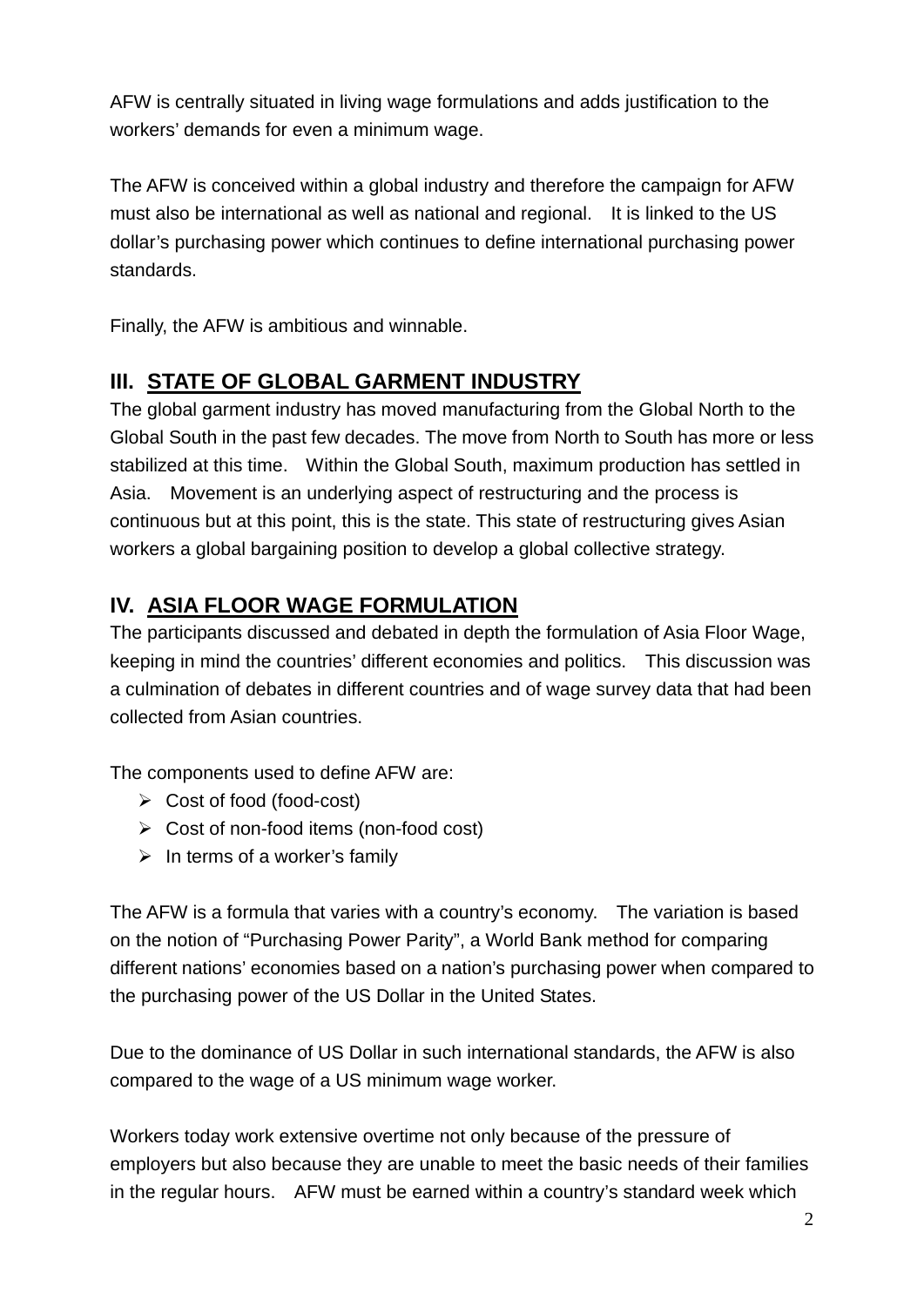can not exceed 48 hours.

All costs for AFW formulations are based on reasonable and average market costs(e.g., not in special areas like free trade zones or within an industrial park).

Food cost forms the core of AFW formulation because food costs in the Global South are significantly higher that that in the Global North and most working class families struggle most with this cost.

The food cost will be based on the caloric nutrition value of the food items rather than the food item itself because each country or even each city may have variations in eating habits. The caloric value of a daily food basket for an adult worker, involved in physical work (such as manufacturing) should be no less than 3000 calories. The food basket will be a variable basket in different countries but will amount to 3000 calories.

The other components of living wage formulations are non-food costs (e.g. housing, clothing, healthcare, reproductive health, fuel, transportation, education, etc.) To allow for flexibility in defining what items should constitute it, it has been simplified in AFW as a factor of the food cost (e.g. 2 times, 3 times, etc.). The ratio of Food to Non-food within Asia Floor Wage formulation has been defined to be an average of 1:1 or 50% each. However, in order to account for different development standards in different countries, a variable of 10% (plus or minus) was decided. Different countries can then define this ratio according to their development standards.

The definition of a family for AFW is 1 earner and 2 dependents, taking into consideration the value and necessity of domestic work.

AFW is a feasible figure that falls within the spectrum of ideal wage demands in the different countries. It is a regionally agreed formula that can add credibility to living wage demands.

AFW Formulation for an Asian garment worker in the export sector was decided (based on figures as of January 1, 2008):

- 475 PPP\$ (Purchasing Power Parity Dollar) per month
- $\triangleright$  Earned in one standard week that is not more than 48 hours
- $\triangleright$  Based on a family of minimum one earner and two dependants
- $\triangleright$  Food cost, calculated on basis of market cost, and constituting 50% (+/-10%) of the AFW
- $\triangleright$  Food cost based on 3000 calories per adult per day
- $\triangleright$  Non-food costs constituting 50% (+/- 10%) of the AFW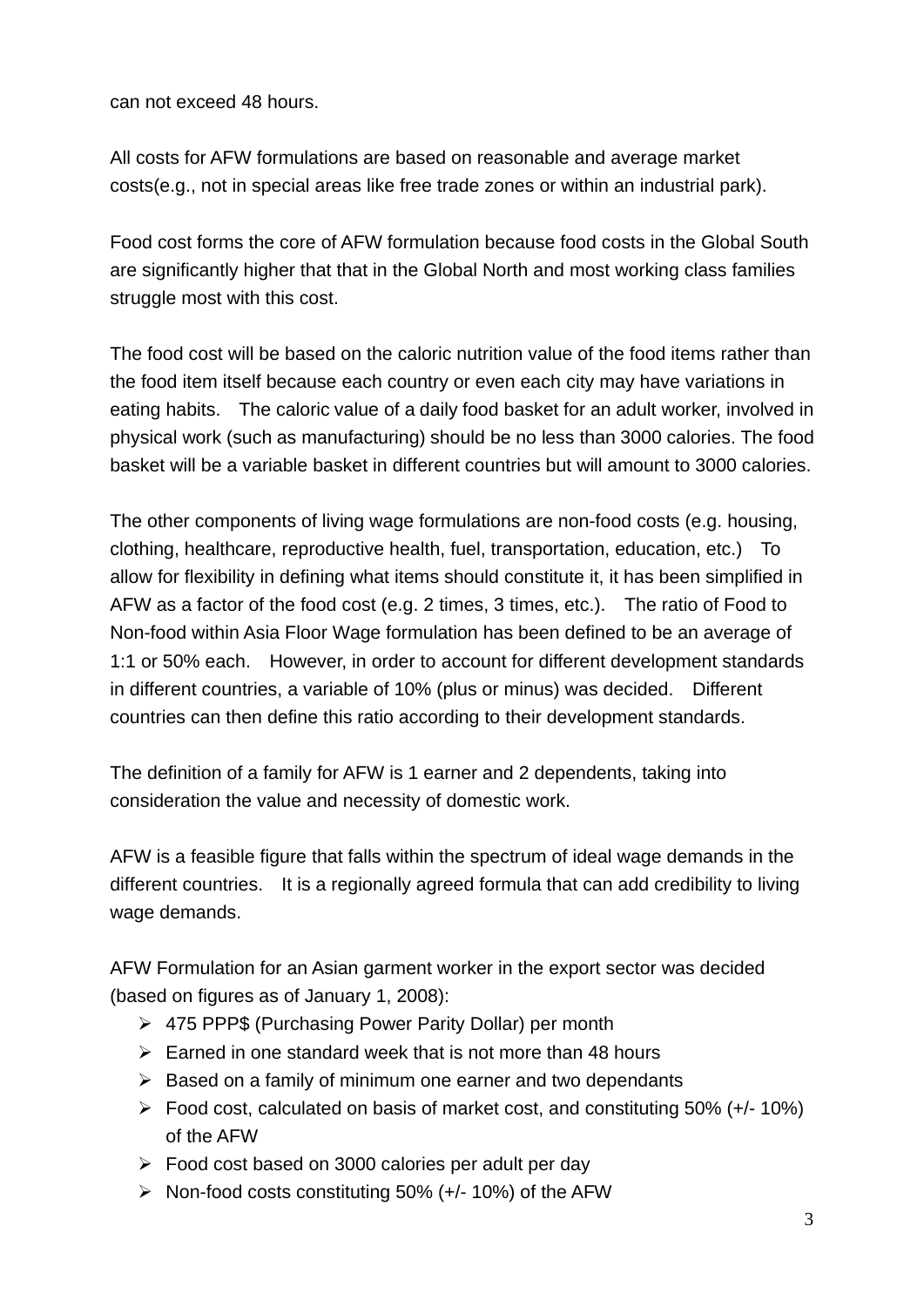### **V. AFW & RELATION TO MINIMUM WAGE & LIVING WAGE**

The Asia Floor Wage provides workers' organizations with a credible regional figure based on legitimate criteria and thoughtful calculations. AFW adds to the justification of minimum wage demands. For workers struggling for living wage, the AFW figure would add credibility to their demands.

#### **VI. AFW & RELATION TO RIGHT TO ORGANISE & UNIONISATION**

The Asia Floor Wage campaign will use different avenues and strategies to win the demand. In this campaign, unions and workers' organizations are central to formulating, arguing, and winning the demand.

The Asia Floor Wage can become a reality for workers only if it is not only won but also implemented and enforced. Implementation has to involve different institutions and agencies. However, enforcement can ONLY be done through unions and workers' representatives. Therefore Right to Organise and Unionisation is central to the ultimate success of Asia Floor Wage.

#### **VII. TARGETS FOR ASIA FLOOR WAGE**

All retailers and brands are targets but some strategic ones will be chosen for the purpose of highlighting in the campaign.

Among multinational buyer companies:

- Giant Retailers: Walmart (USA), Tesco (UK), Carrefour (France).
- $\triangleright$  Big Brands: To be decided based on research on Tier 1 companies and Brands that reveal strategic focus points

Tier 1s in Asia will be consulted to explore common interests with the AFW campaign. The AFW campaign is committed to economic development and decent labour standards and believes that the two are not only important but in fact, have to be pursued simultaneously.

#### **VIII. CAMPAIGN DECISIONS**

The AFW campaign welcomes opportunities to working with multi-stakeholder initiatives on living wage because AFW is a concretization of such a demand. The Asia Floor Wage campaign will collaborate with the Giant Retailers campaign which has also integrated AFW demand into its campaign.

October 7, 2009 will be the AFW Public Launch Day, coinciding with the ILO's International Day for Decent Work. International Seminars will be held in Indonesia,